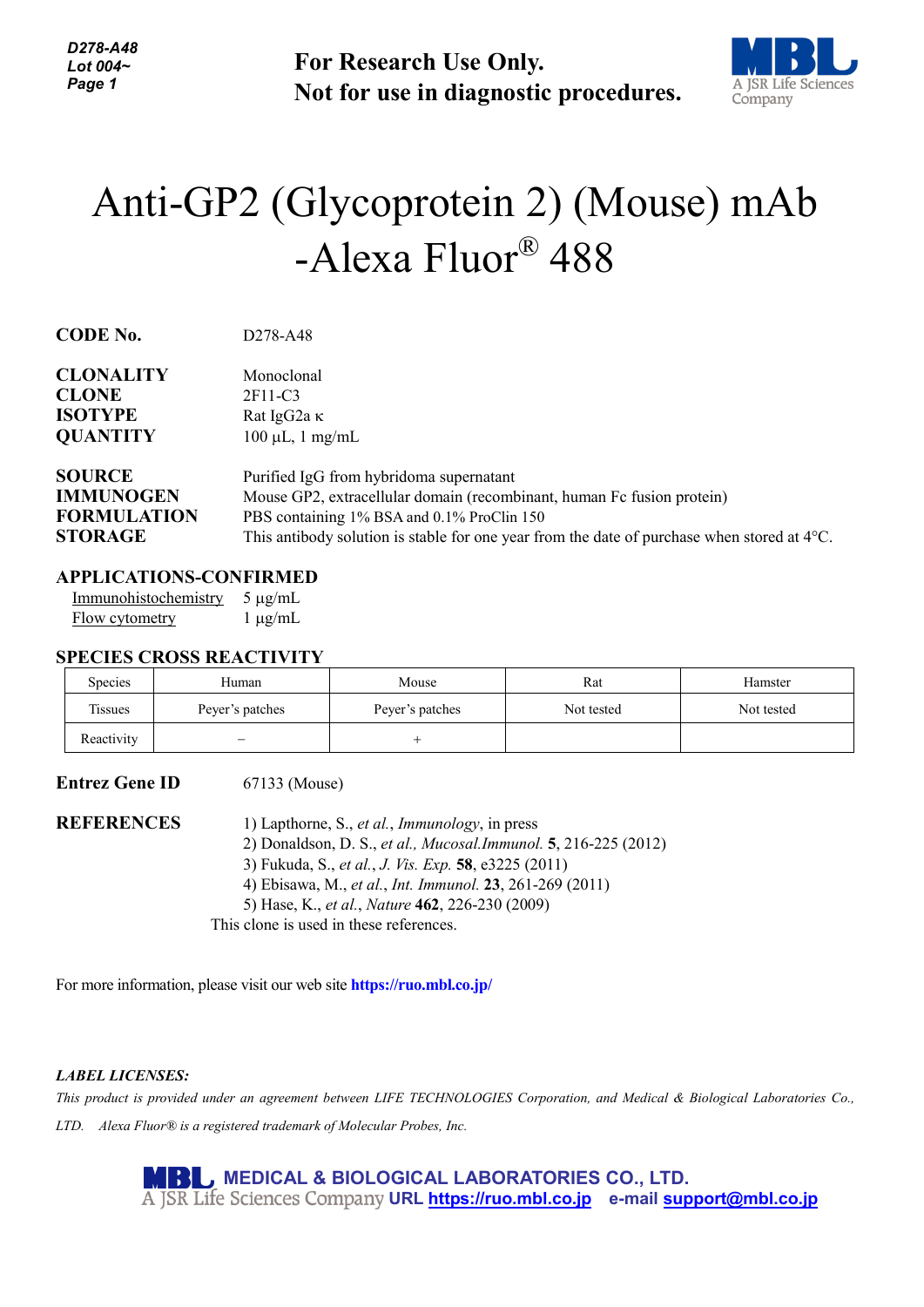*D278-A48 Lot 004~ Page 2*

# **RELATED PRODUCTS**

Please visit our web site<https://ruo.mbl.co.jp/>

The descriptions of the following protocols are examples. Each user should determine the appropriate condition.

### **Immunohistochemcal detection for paraffin embedded section**

1) Deparaffinize the sections with Xylene 3 times for 3 min. each.

- 2) Wash the slides with Ethanol 3 times for 3 min. each.
- 3) Wash the slides 1 time in PBS-T (0.05% Tween-20 in PBS) for 5 min.
- 4) Remove the slides from PBS-T, wipe gently around each section and cover tissues with 0.5% blocking reagent (Parkin Elmer) in PBS for 30 min. to block non-specific staining. Do not wash.
- 5) Tip off the blocking buffer, wipe gently around each section and cover tissues with primary antibody diluted with 0.5% blocking reagent in PBS as suggested in the **APPLICATIONS**. (Optimization of antibody concentration or incubation condition is recommended if necessary.)
- 6) Incubate the sections overnight at 4°C.
- 7) Wash the slides 3 times in PBS-T for 5 min. each.
- 8) Now ready for mounting.

(Positive control for Immunohistochemistry; Mouse Peyer's patches)



*Immunohistochemical detection of mouse GP2 in Peyer's patches*

 Strain: C57BL/6 Green: D278-A48